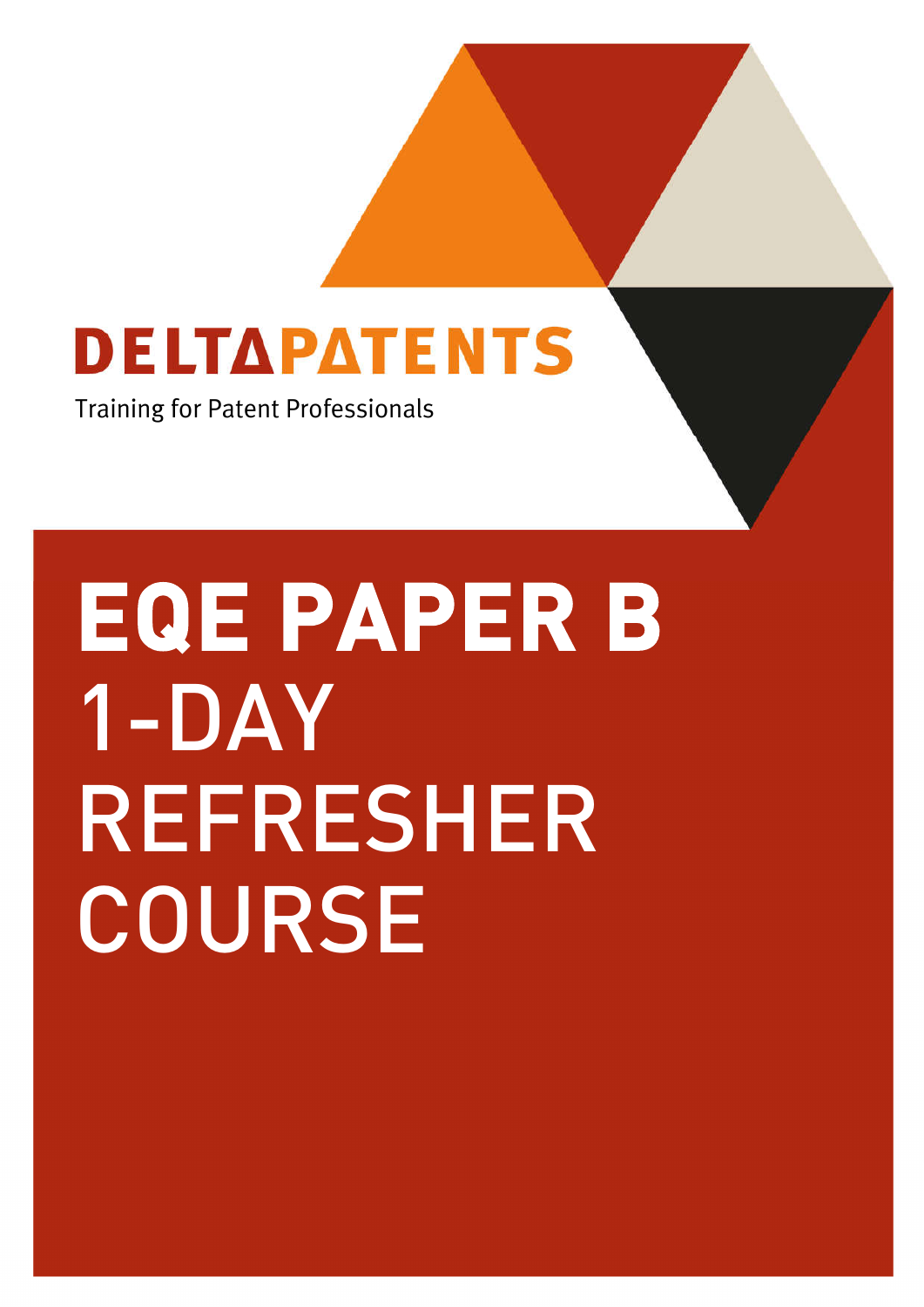## **DELTAPATENTS**  WELCOMES YOU

### Why DeltaPatents Training?<br>DeltaPatents is a patent attorney firm based in the

Netherlands with a passion for quality. We provide the highest quality advice and service to public and private companies at various stages of growth from start-up to Fortune 500. Our patent specialists have a deep technological knowledge and extensive industrial experience. Through our education activities, we stay ahead in terms of law changes, case law and procedural requirements.

We are proud to be a leading training organization for the European Qualifying Examination (EQE). Our renowned courses can be followed throughout Europe. We offer a complete range of courses and high-quality training material for the EQE. The knowledge and experience gained during more than 15 years of EQE training provides a solid basis for our comprehensive range of training courses in different areas. We offer Continuing Education of Patent Attorneys (e.g. patent law update course, a Unitary Patent course, and various IP master classes) across Europe as well as outside. For R&D (R&D managers, researchers, developers, inventors, entrepreneurs, IP management, IP coordinators and techtransfer officers), we provide targeted IP tutorials and several workshops. These can also be organized in-house at your organization, open to other participants or exclusively inhouse.

#### **"It was a pleasure to study with such a skilled and nice instructor**

Our blogs keep you up-to-date on the EQE, EPO Case law, Patent procedures, Unitary Patent and Patent News.



In 2006 we started training IP support staff, culminating in a full training program preparing for the official Dutch Formalities Officers exam. The program includes training modules directed to EPC and PCT formalities. These training modules are offered throughout Europe.

Our training focuses on giving insight and understanding, and ensuring that the acquired knowledge can be practically applied. Unique for DeltaPatents is that we thoroughly train and guide our tutors. For our tutors, training is a profession, mastered by teamwork and frequent involvement in courses. We take feedback of attendants seriously and act on it. For us, quality and customer satisfaction are essential.

### DeltaPatents' personal touch We believe in teaching and treating candidates with a

personal touch. You will be trained in small groups, giving ample opportunity to discuss unclear issues in more detail and get personal assistance.

Hospitality is important to us. For participants staying in Eindhoven for courses of multiple days, we organize a social event, such as a dinner or a trip to a local place of interest. We welcome contact (e.g. via e-mail, telephone or video chat) with our tutors to ask follow-up questions, to clarify course materials or to report mistakes.

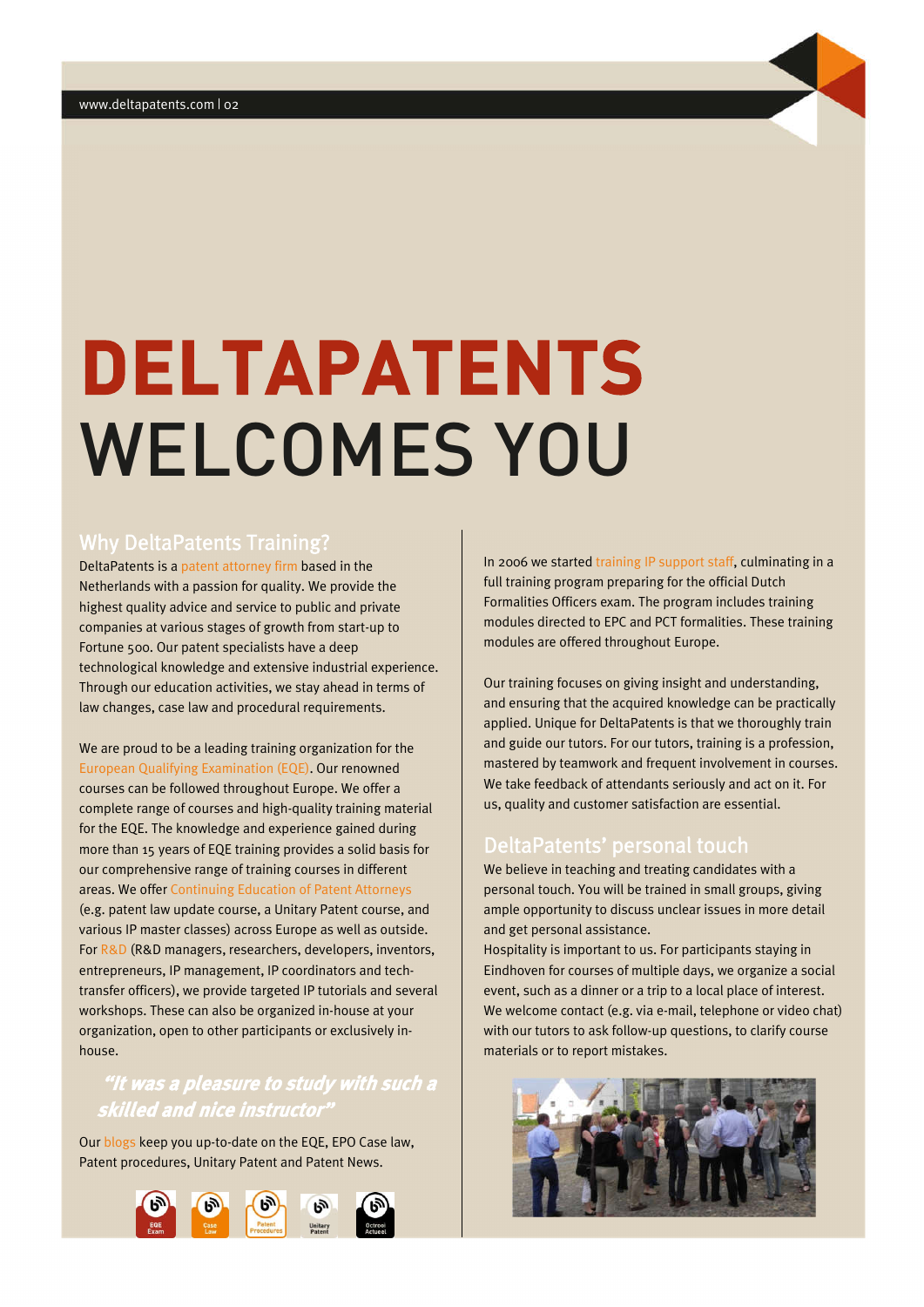

# **EQE PAPER B**  1-DAY REFRESHER COURSE

#### **Objective**

The 1-day refresher course is developed last year for candidates who where already fully prepared for EQE 2020 and who had to refresh their knowledge with new material for the EQE 2021 exam. The refresher course avoids using exam material of EQE 2017 or later. For the EQE 2023 it is an extra practice for first time sitters and a refresher for re-sitters.

#### **Course Concept**

The course aims to allow candidates to practice for Paper B in a very time-efficient manner. About 3-5 older B Papers (of 2016 or earlier) have been transformed into smaller cases, each addressing one or more issues specific to the new-style Paper B (e.g., allowable amendments, essential features, arguing inventive step).



Candidates are required to have completed the cases at home before the start of the course. A time investment of  $3/4 - 1$  day of preparation is expected. During the online session the cases will be discussed one by one.

Candidates will obtain a marking sheet for each case and will be provided with sufficient time to mark their own solution. Finally, a detailed model solution will be furnished for each case.

Additionally, *do's and don'ts* for successfully passing Paper B will be discussed, and time will be reserved for candidates to ask general questions about how to tackle Paper B.

### **Training Material**

A set of cases, model solutions and marking sheets. The copyrighted course material is provided for the personal use of the participants, who are asked not to make reproductions without permission.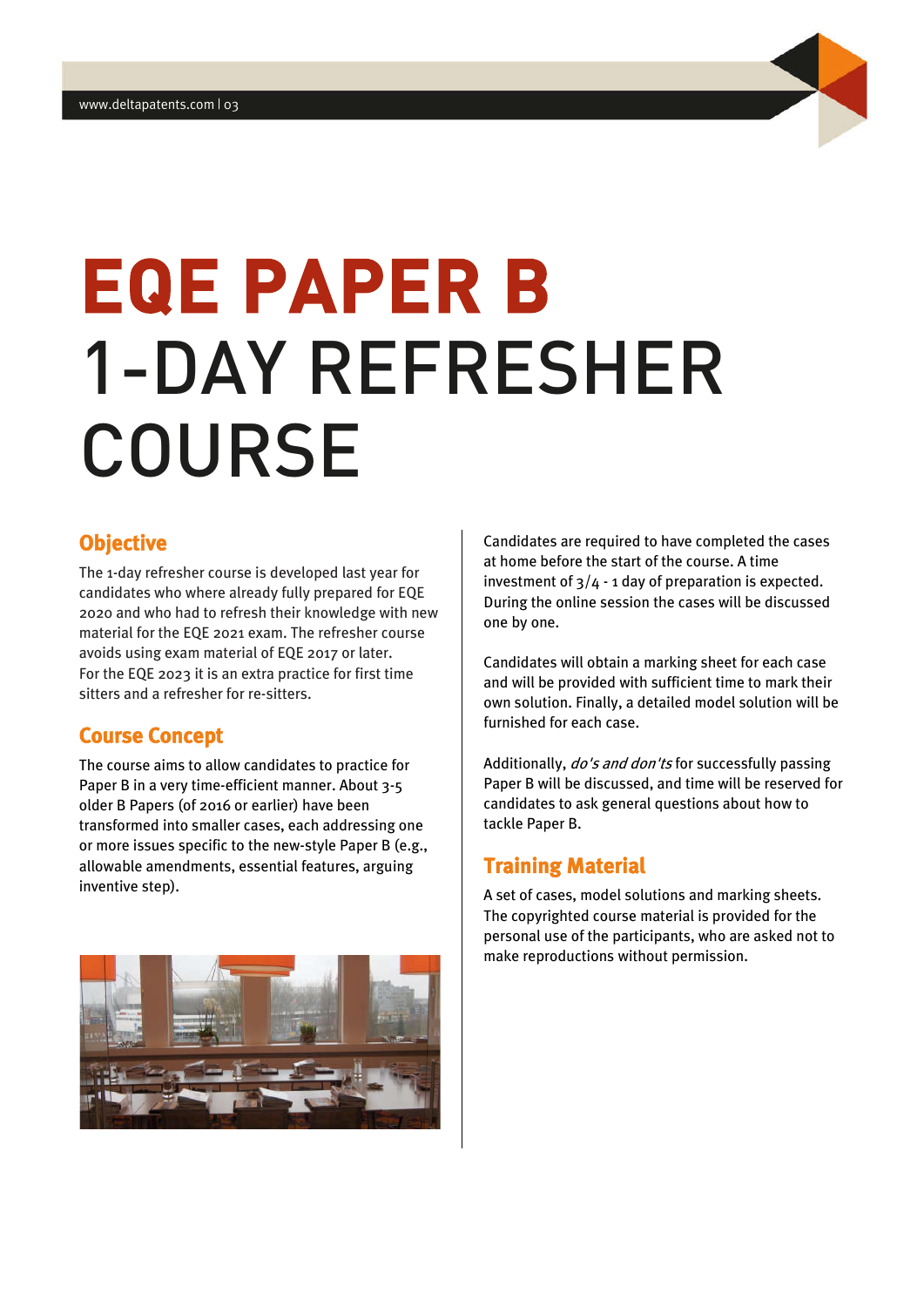#### **Who should attend?**

The course is aimed at candidates preparing for the European Qualifying Examination 2022. It is an extra practice for first time sitters and a refresh course for resitters.

#### **Course language**

The course will be given in English and German.

#### **Online training EQE 2023**

The course is offered online. The online session will be from 9.00 hrs. to approximately 17.00 hrs. There will be regular short breaks and a 45-minute lunch break.

The course materials (cases, model solutions, marking sheets) will be shipped in advance or made available in our online training environment (Eduframe/Canvas).

#### **Attendance limited to 24**

A maximum of 24 students can take part in the course. This upper limit allows the tutor to discuss any unclear matters in more detail and provide personal assistance in practicing the cases/papers.

#### **Certificate**

Candidates will receive a certificate after attending the course.

#### **Course fee**

The price of the course is **€** 540 (excluding 21% VAT). An administrative fee of  $\epsilon$  125 is charged for every booking.

If more than one course is booked at the same time, only one administrative fee of  $\epsilon$  125 will be charged.

#### **Registration**

Please register for this course by using our online registration form.

#### **Cancellation policy**

Please check our website (www.deltapatents.com) for our cancellation policy.

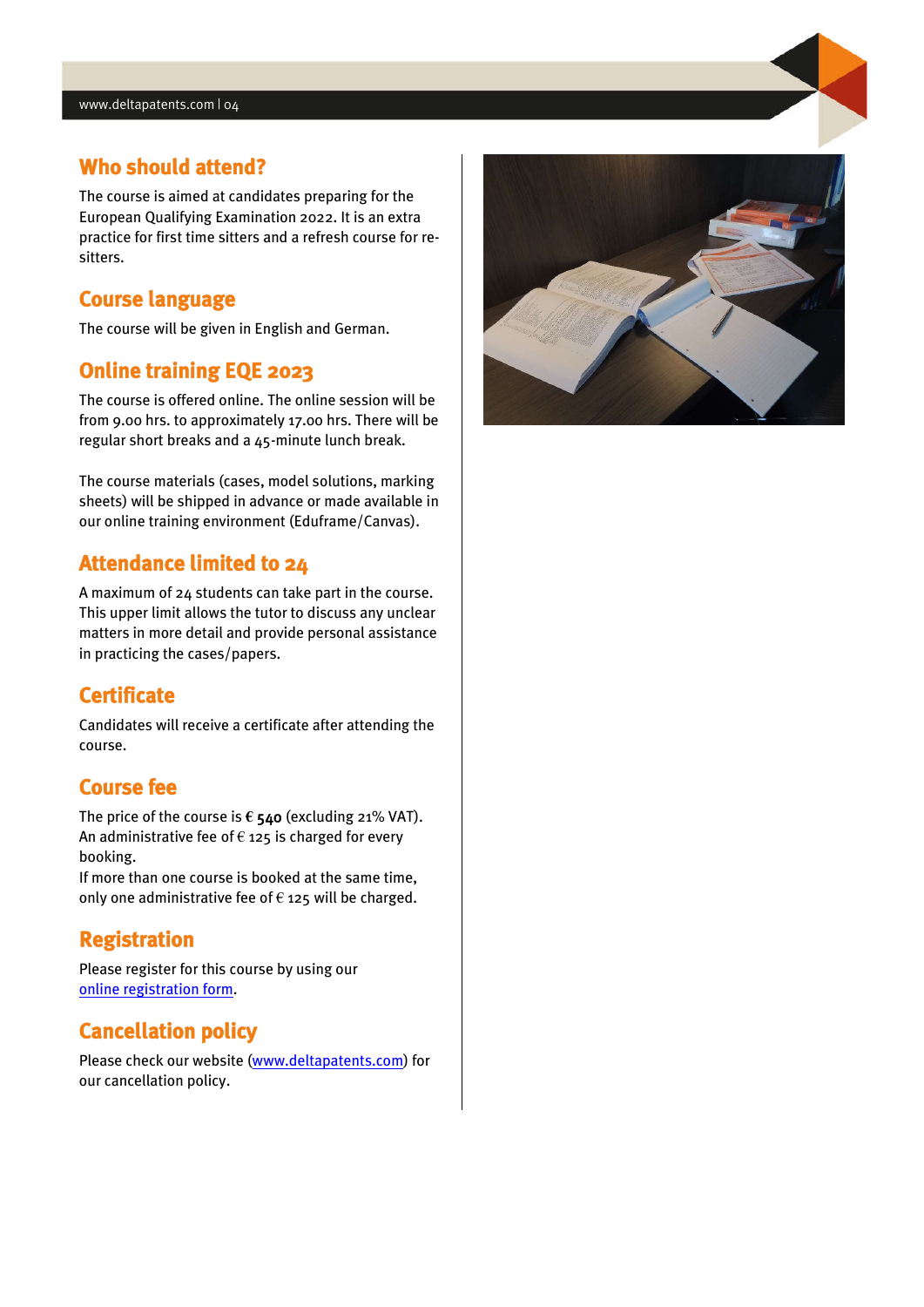"MY CHANCES O **PASSING THE EXAM HAVE JUST INCREASED ENORMOUSLY!"**

www.deltapatents.com | 05 www.deltapatents.com | 05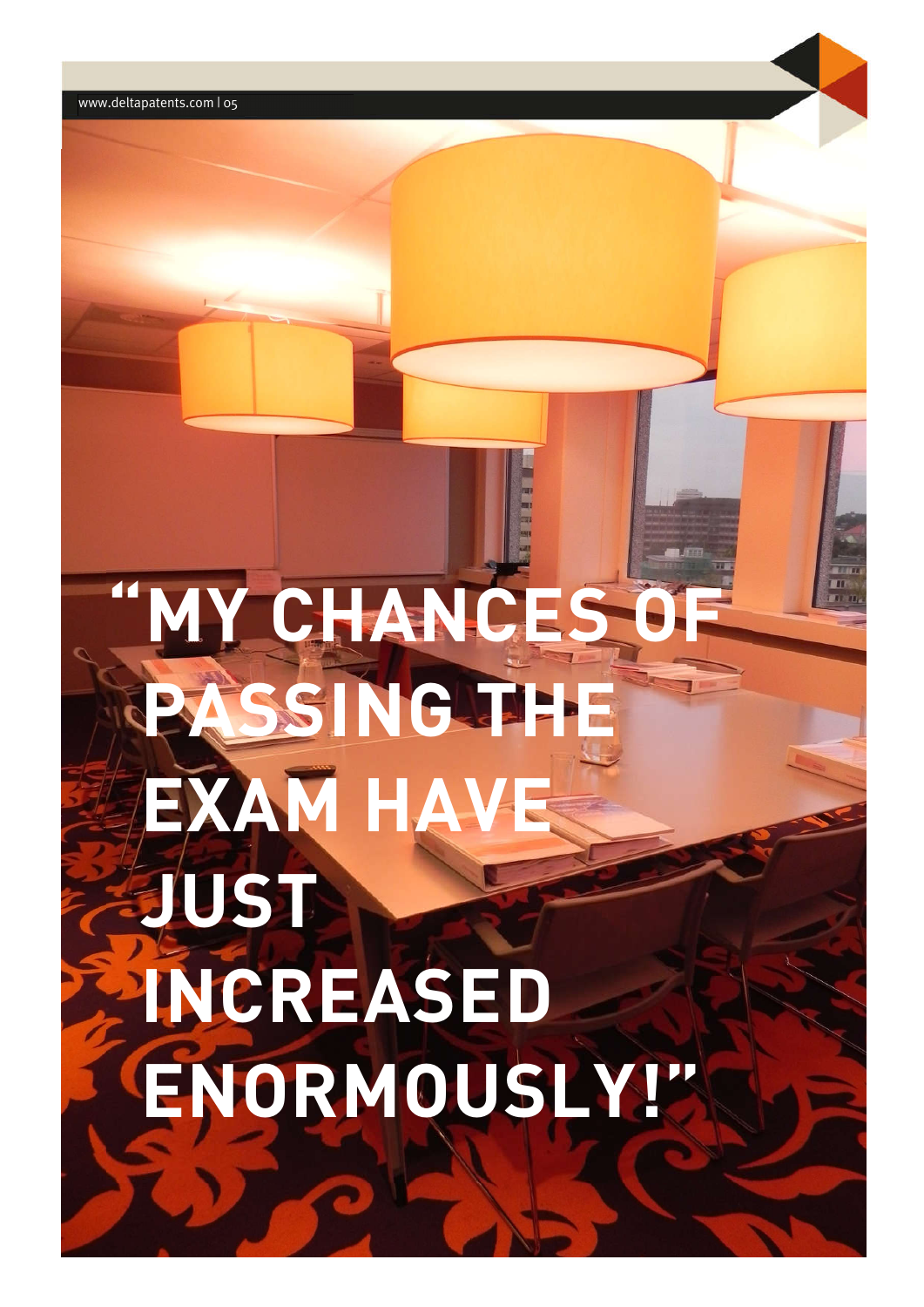#### www.deltapatents.com | 06







DeltaPatents DeltaPatents HGF

#### **Meet the Tutors**

- Nico Cordes is a tutor for Pre-Exam and Main Exam Paper A, B and C courses, also in German language. He is a European Patent Attorney in the field of Electrical Engineering.
- Jelle Hoekstra is a tutor for Pre-Exam, all Main Exam Papers and IP Administrators' courses. He is a European Patent Attorney. Jelle is author of the book "Methodology for Paper C" and of the book "References to the European Patent Convention" (www.hoekstradoc.nl).
- **Jessica Kroeze** is a tutor for the Main Exam Paper A and B courses, as well as for various general IP, patent drafting and patent formalities courses offered by DeltaPatents. She is a European Patent Attorney in the field of Physical Chemistry.

The tutors correct each year more than 125 A and B Papers together of candidates preparing for the exam.



**Contact** 

For more information please visit the DeltaPatents website (www.deltapatents.com) or contact Mieke Zonjee at DeltaPatents (training@deltapatents.com).

**Mieke Zonjee**